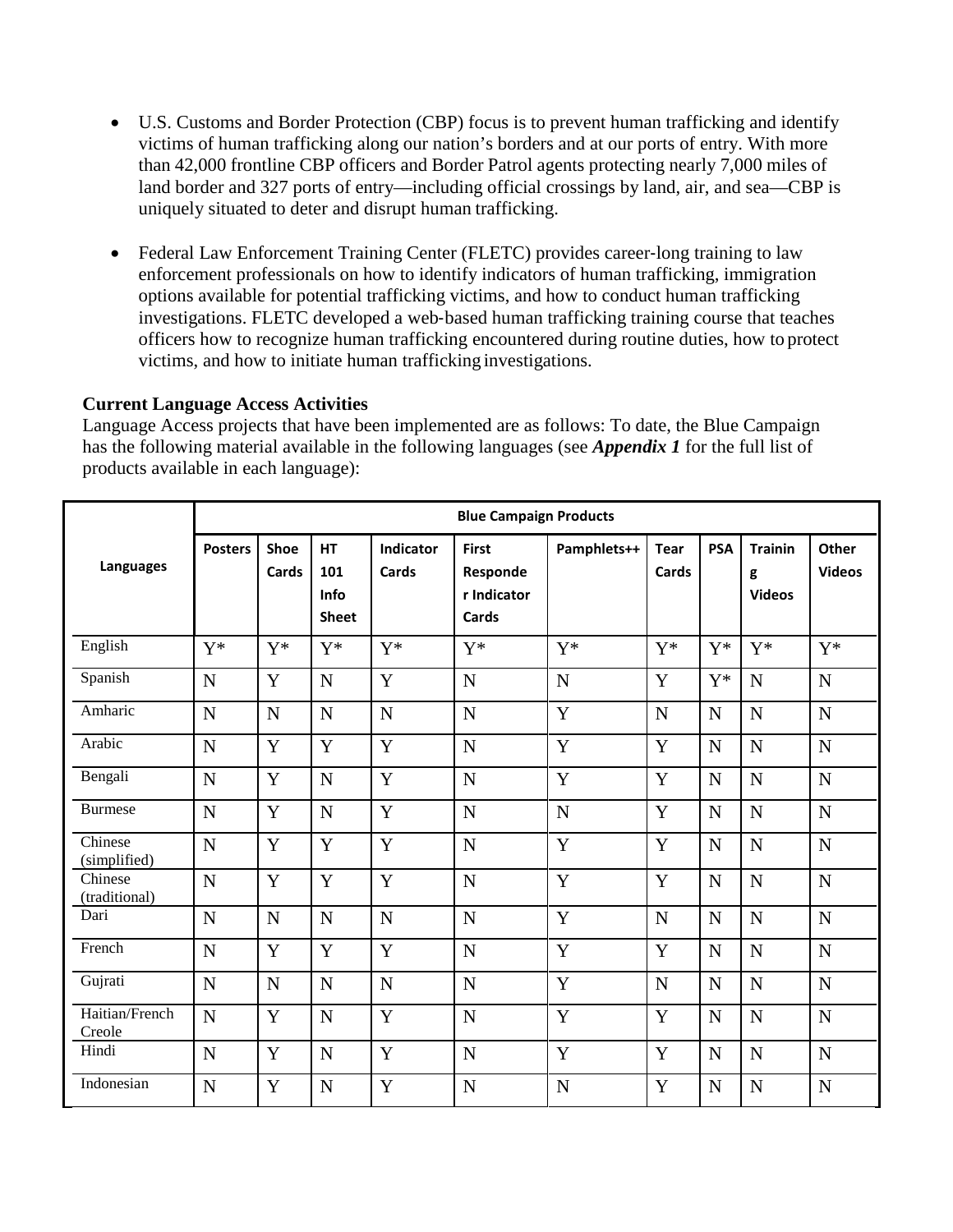| Khmer      | N              | Y              | $\mathbf N$ | Y              | $\mathbf N$    | N              | Y           | $\mathbf N$    | N           | N              |
|------------|----------------|----------------|-------------|----------------|----------------|----------------|-------------|----------------|-------------|----------------|
| Korean     | $\overline{N}$ | Y              | Y           | $\overline{Y}$ | $\overline{N}$ | $\overline{Y}$ | $\mathbf Y$ | $\overline{N}$ | ${\bf N}$   | $\mathbf N$    |
| Lao        | N              | Y              | $\mathbf N$ | Y              | $\mathbf N$    | $\mathbf N$    | Y           | $\mathbf N$    | N           | $\overline{N}$ |
| Malay      | N              | Y              | $\mathbf N$ | Y              | N              | Y              | Y           | $\mathbf N$    | $\mathbf N$ | N              |
| Malayalam  | N              | N              | $\mathbf N$ | ${\bf N}$      | N              | $\mathbf Y$    | N           | $\mathbf N$    | $\mathbf N$ | $\overline{N}$ |
| Oriya      | N              | N              | $\mathbf N$ | ${\bf N}$      | $\mathbf N$    | $\mathbf Y$    | N           | $\mathbf N$    | $\mathbf N$ | $\mathbf N$    |
| Pashto     | N              | N              | ${\bf N}$   | ${\bf N}$      | $\mathbf N$    | $\mathbf Y$    | N           | $\mathbf N$    | $\mathbf N$ | $\mathbf N$    |
| Portuguese | $\mathbf N$    | Y              | Y           | Y              | $\overline{N}$ | $\mathbf{Y}$   | $\mathbf Y$ | $\mathbf N$    | $\mathbf N$ | $\mathbf N$    |
| Punjabi    | $\mathbf N$    | $\overline{N}$ | ${\bf N}$   | ${\bf N}$      | $\overline{N}$ | $\mathbf Y$    | N           | $\mathbf N$    | $\mathbf N$ | $\mathbf N$    |
| Russian    | $\mathbf N$    | Y              | Y           | Y              | $\mathbf N$    | $\mathbf Y$    | $\mathbf Y$ | $\mathbf N$    | $\mathbf N$ | $\mathbf N$    |
| Sinhalese  | N              | N              | ${\bf N}$   | ${\bf N}$      | $\mathbf N$    | $\mathbf Y$    | N           | $\mathbf N$    | ${\bf N}$   | ${\bf N}$      |
| Tagalog    | N              | N              | ${\bf N}$   | $\mathbf N$    | $\mathbf N$    | $\mathbf Y$    | N           | $\mathbf N$    | ${\bf N}$   | ${\bf N}$      |
| Tamil      | N              | N              | $\mathbf N$ | $\mathbf N$    | N              | $\mathbf Y$    | N           | $\mathbf N$    | $\mathbf N$ | $\mathbf N$    |
| Telugu     | N              | N              | $\mathbf N$ | ${\bf N}$      | $\mathbf N$    | $\mathbf Y$    | N           | ${\bf N}$      | ${\bf N}$   | ${\bf N}$      |
| Thai       | N              | Y              | Y           | Y              | $\mathbf N$    | $\mathbf Y$    | Y           | N              | $\mathbf N$ | $\mathbf N$    |
| Turkish    | N              | $\mathbf N$    | $\mathbf N$ | ${\bf N}$      | ${\bf N}$      | $\overline{Y}$ | N           | ${\bf N}$      | ${\bf N}$   | ${\bf N}$      |
| Ukrainian  | N              | N              | ${\bf N}$   | ${\bf N}$      | $\mathbf N$    | $\mathbf Y$    | N           | ${\bf N}$      | ${\bf N}$   | ${\bf N}$      |
| Urdu       | N              | N              | ${\bf N}$   | ${\bf N}$      | $\mathbf N$    | $\mathbf Y$    | N           | ${\bf N}$      | $\mathbf N$ | ${\bf N}$      |
| Vietnamese | N              | Y              | Y           | Y              | $\mathbf N$    | $\mathbf Y$    | Y           | ${\bf N}$      | $\mathbf N$ | $\mathbf N$    |

 \*Currently available on the Blue Campaign Website for user download. All other material is being checked for 508 compliance and will be uploaded once cleared per the website upgrade taking place (to be completed in FY16).

++May not include translation for all 6 available pamphlets

- pamphlets (other than the 6 noted above), and videos available in English ONLY on the website. • The Blue Campaign also has the following Information Sheets (other than the "HT 101"),
	- o Human trafficking indicators pamphlet
	- o Continued Presence pamphlet
	- o U Visa law enforcement certification resource guide
	- o Human Trafficking 101 for school administrators and staff
	- o First Responder human trafficking "coffee break" training
	- o Blue Campaign and DHS anti‐human trafficking efforts
	- o Immigration relief for victims of human trafficking and other crimes1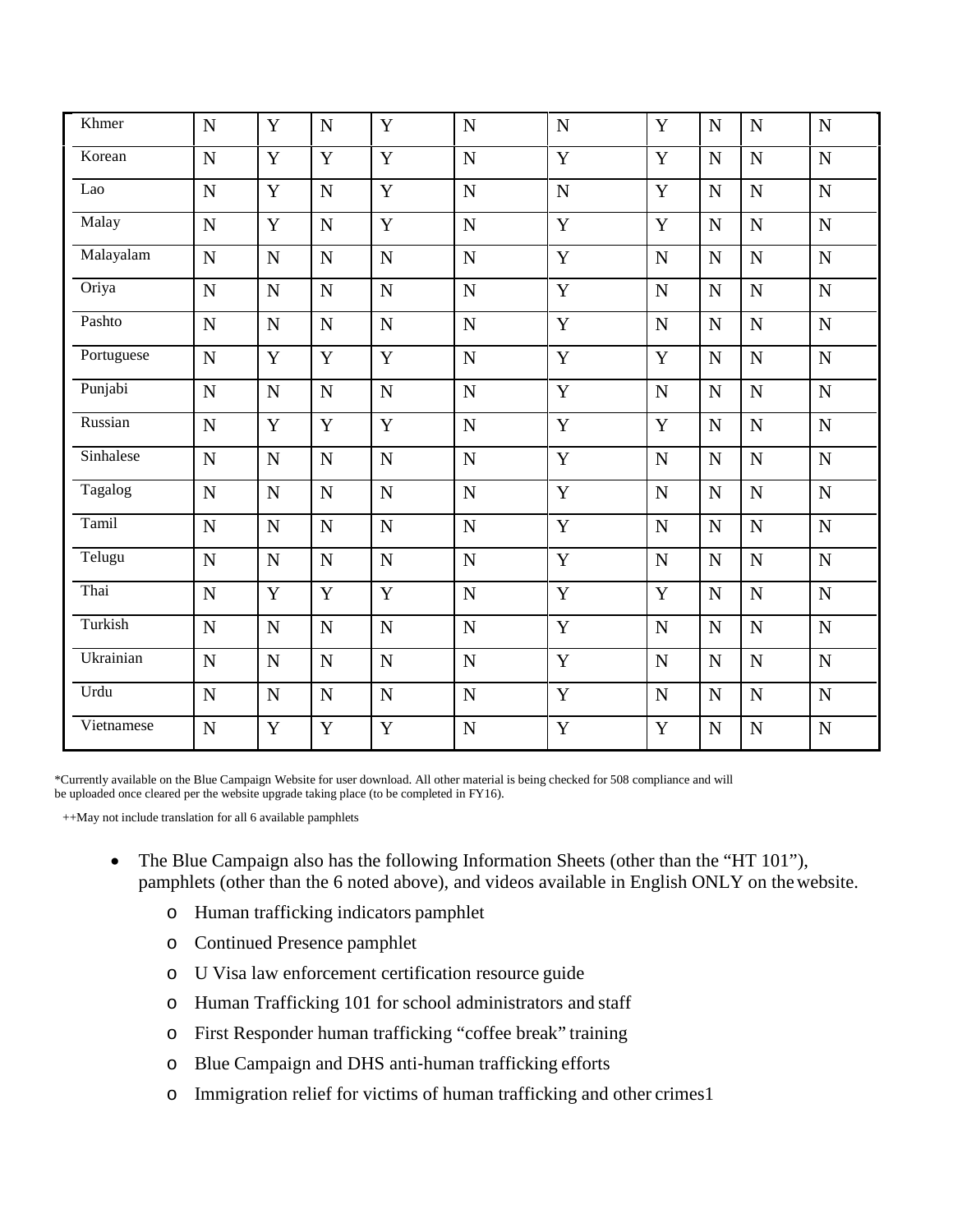- o "I speak" language identification guide
- o Human trafficking Awareness Video for First Responders
- o Victim Support Video for Law Enforcement Part 1
- o Victim Support Video for Law Enforcement Part 2
- o Law Enforcement Training Video Preview
- o Combating human trafficking message (video) from Deputy Secretary Mayorkas
- The Blue Campaign has presented and conducted presentations in Spanish for stakeholders that are not proficient in English.

#### *Language Access Projects that are currently in process:*

- and additional languages based on stakeholder and partner feedback. • The Blue Campaign is expanding the translation of outreach materials into Spanish (posters)
- of the updated and available material for download, distribution, and hard copy requests. • The Blue Campaign is reviewing all material currently existing for 508 Compliance. Once all material has been vetted and approved, it will be uploaded onto the Blue Campaign resource website [\(http://www.dhs.gov/blue](http://www.dhs.gov/blue)-campaign/share-resources). Stakeholders will be notified
- The Blue Campaign will review outreach materials and other Blue Campaign policy materials for quality improvement and review purposes.
- contact the office, seek assistance, seek partnership and attend stakeholder events. • The Blue Campaign will continue to track trends in data related to LEP stakeholders who
- response to LEP inquiries when Blue Campaign translation services are unavailable. • The Blue Campaign will continue to assist customers in overcoming potential language barriers as needed and will share information about free or pro bono translation resources in

## **LEP Communities Served or Encountered**

The determination for material translation was initially chosen by the critical areas vulnerable to human trafficking, which was determined by the State Department. Based on this list, the Blue Campaign began translating critical material to reflect the industry needs (subject to availability of funds). Below are the top languages requested for Blue Campaign materials:

- 1. English
- 2. Spanish,
- 3. Chinese (simplified)
- 4. Chinese (traditional)
- 5. Thai
- 6. Vietnamese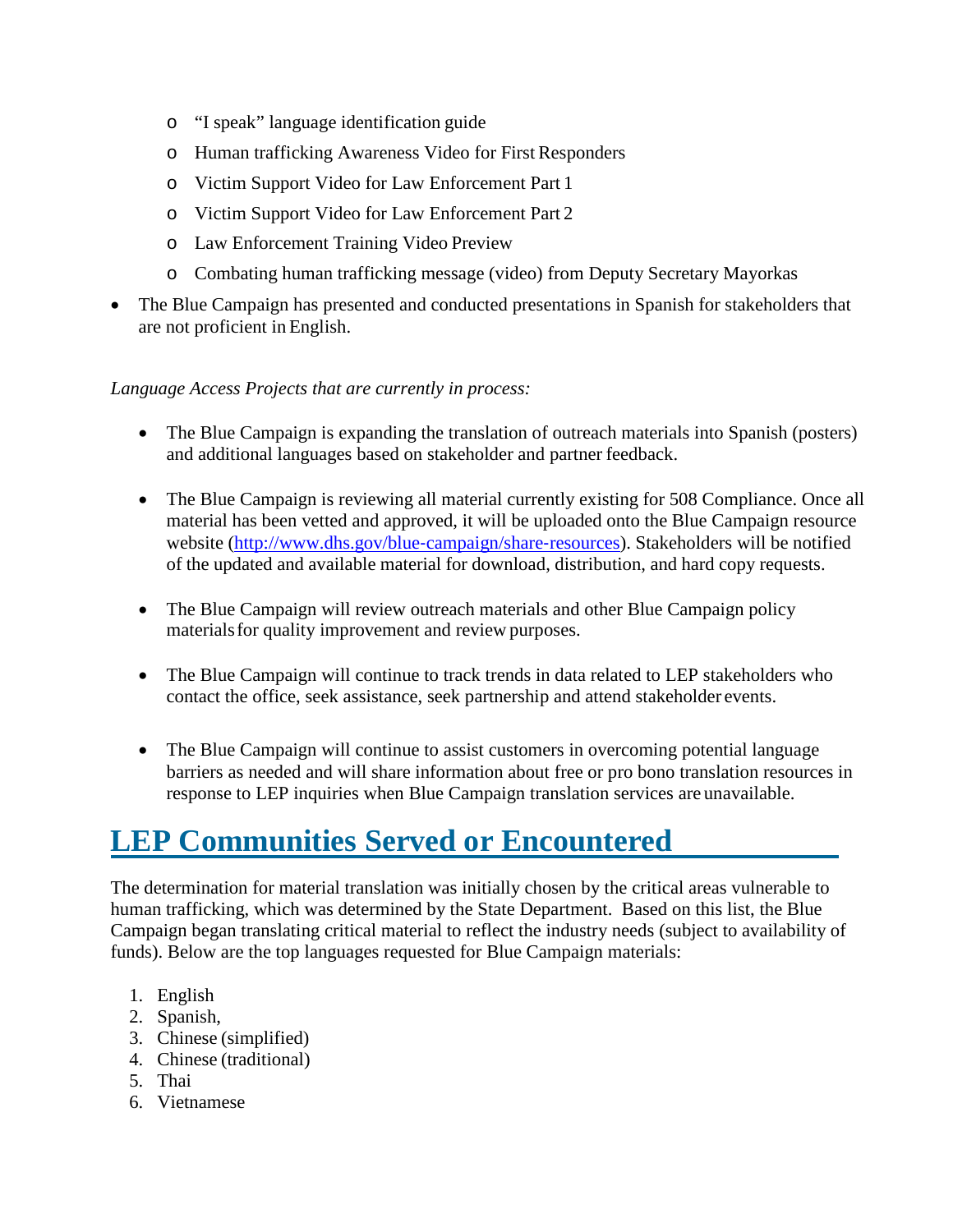- 7. Malay
- 8. Russian
- 9. Indonesian
- 10. Portuguese
- 11. Korean
- 12. French Creole
- 13. Hindi
- 14. Arabic

# **Tracking**

 The Blue Campaign will track material requests by language to obtain critical data such as (1) the demand each language available per material type, (2) the demand for each language not available per material type, (3) frequency of request for each language available per material type, and (4) frequency of request for each language not available per material type. The information gathered can then be used to track metrics for the Blue Campaign on language needs and trends.

 Once developed, the Blue Campaign will also include a feedback section from a requester on other languages they would like to see material translated to. This will help to identify a gap in In the future, once the Blue Campaign has uploaded all material to the website, the number of clicks on each translated material can be tracked for frequency of visits. The Blue Campaign has also proposed to develop an order form to streamline material requests on the website. material not currently translated by the Blue Campaign.

All information will be tracked on a spreadsheet and stored in the Blue Campaigns' share drive for staff access and available. The information will also be rolled into the overall metrics for the Blue Campaign, which is still in development in the Strategic Plan.

## **Prioritization**

 access. Since the Blue Campaign is not an appropriated office, **all projects are subject to**  The Blue Campaign is working on the following planned activities to improve language **availability of funds**.

- • The Blue Campaign will track material requests by language to obtain critical data such as Campaign on language needs and trends. (1) the demand each language available per material type, (2) the demand for each language not available per material type, (3) frequency of request for each language available per material type, and (4) frequency of request for each language not available per material type. The information gathered can then be used to track metrics for the Blue
- The Blue Campaign is currently reviewing all material currently existing for 508 Compliance. Once all material has been vetted and approved, they will be uploaded onto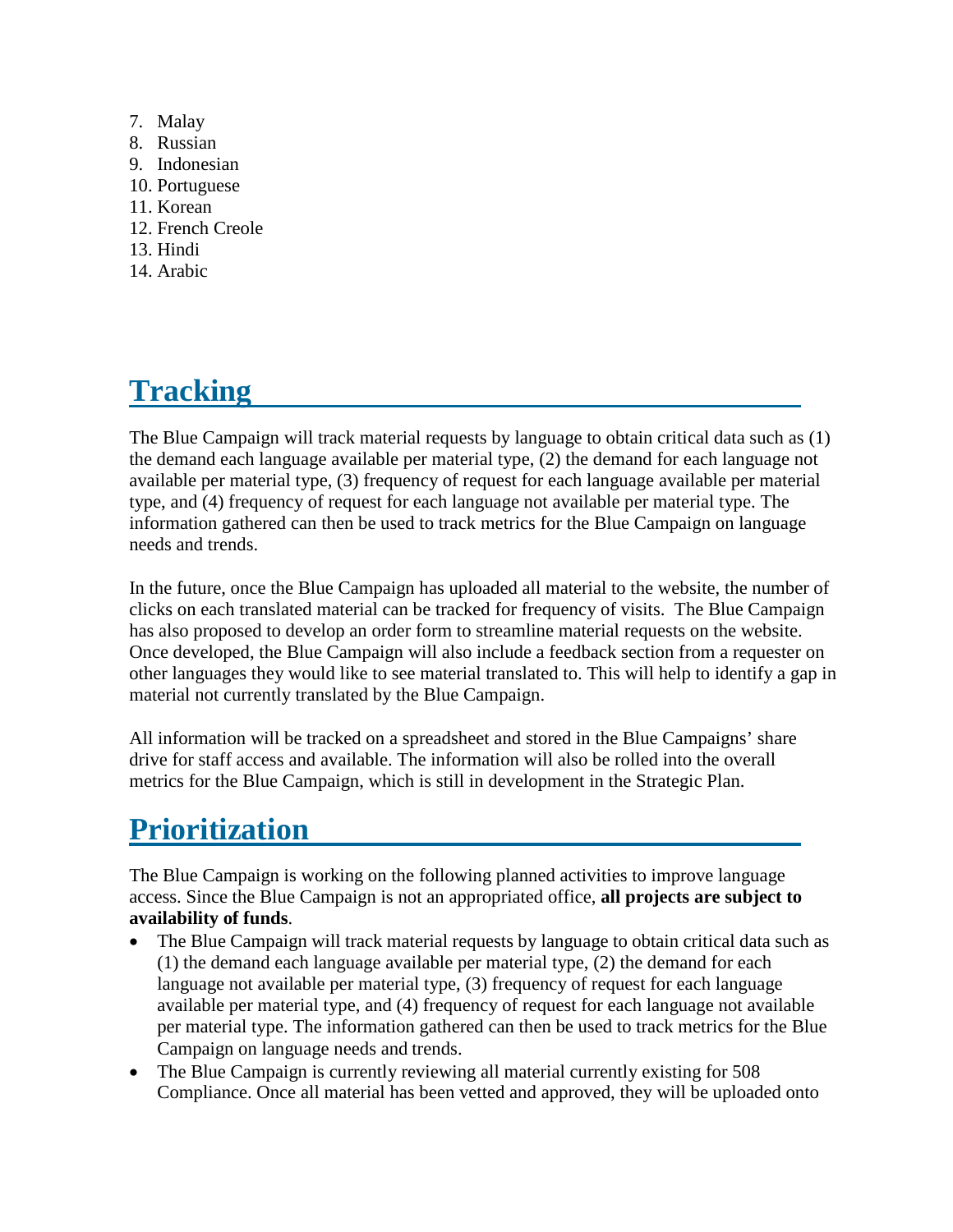the Blue Campaign resource website [\(http://www.dhs.gov/blue-campaign/share](http://www.dhs.gov/blue-campaign/share-resources))[resources\).](http://www.dhs.gov/blue-campaign/share-resources)) Stakeholders will be notified of the updated and available material for download, distribution, and hard copy requests.

- would like to see material translated to. This will help to identify a gap in material not currently translated by the Blue Campaign. • A new material request form will be developed to streamline this process. The Blue Campaign will also include a feedback section from a requester on other languages they
- The Blue Campaign will track the number of clicks on each translated materials loaded on the resource section of the Blue Campaign website.
- The Blue campaign will expand public engagement focused on LEP communities and request feedback on material and language needs for human trafficking vulnerable populations.

#### **Language Access Procedures/Protocols**

The Blue Campaign will continue to request feedback and identify gaps in material or other LEP needs. The procedures or protocols that staff should follow to provide language services to LEP persons encountered in their daily activities will include:

- Recognizing the LEP status of human trafficking vulnerable populations needs
- Identifying the language spoken
- Identifying situations requiring appropriate language assistance
- Work closely with the DHS Office for Civil Rights and Civil Liberties (CRCL) to identify gaps in material that need translation.

 Work closely with partners, stakeholders, NGOs, and other government agencies knowledgeable of victims vulnerable to human trafficking that need to be reached through the Blue Campaign material.

## **Employee Duties and Development**

Currently, there is no language requirement in any of Blue Campaign's job descriptions (for neither detailees nor permanent staff). Blue Campaign may begin assessing job descriptions after determining where the need for language requirements would be most beneficial, and to develop a strategic plan to address the need, as applicable.